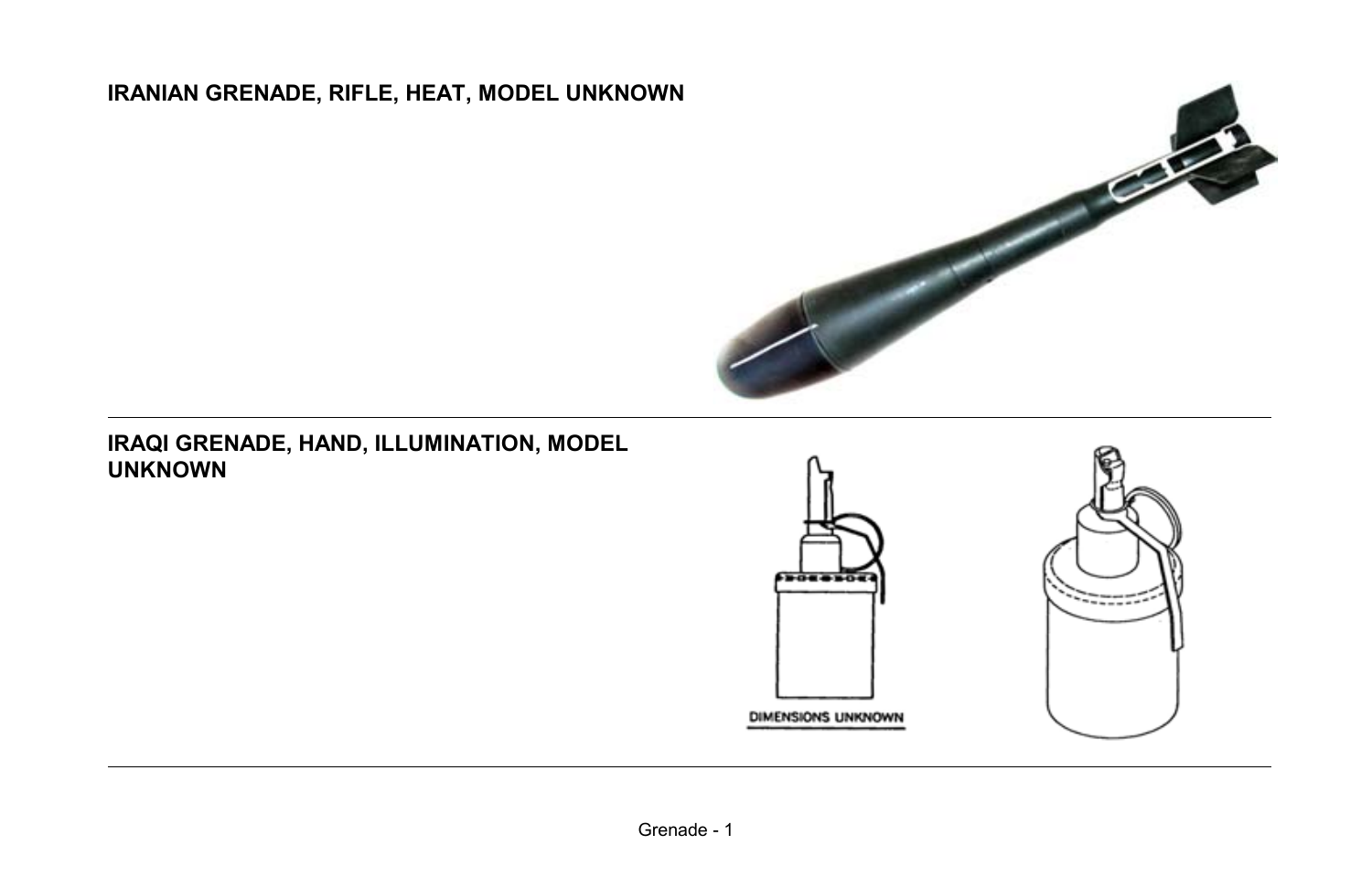



# **YUGOSLAV GRENADE, RIFLE, 30-MM, HE, TTM,**

UT,M70P1, GRENADE, PD UT M94T-CH, GRENADE, PD

# **YUGOSLAV GRENADE, RIFLE, 40-MM,**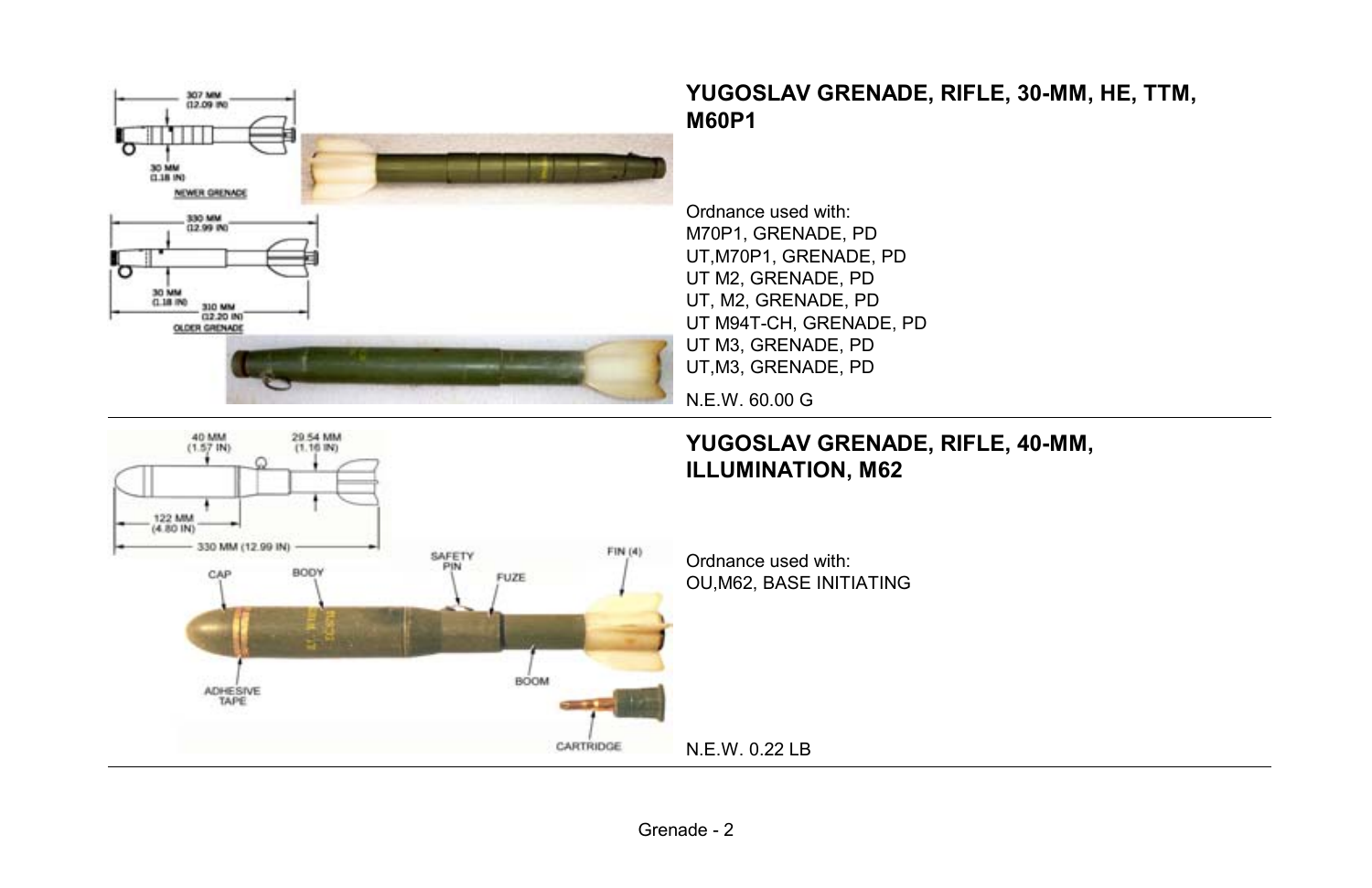## **YUGOSLAV GRENADE, RIFLE, SMOKE, M62**

Ordnance used with: DU,M62, BASE-INITIATING, PYROTECHNIC DELAY DI,M62, BASE-INITIATING, PYROTECHNIC DELAY



## **CHINESE GRENADE, HAND, FRAG, TYPE 82-1**

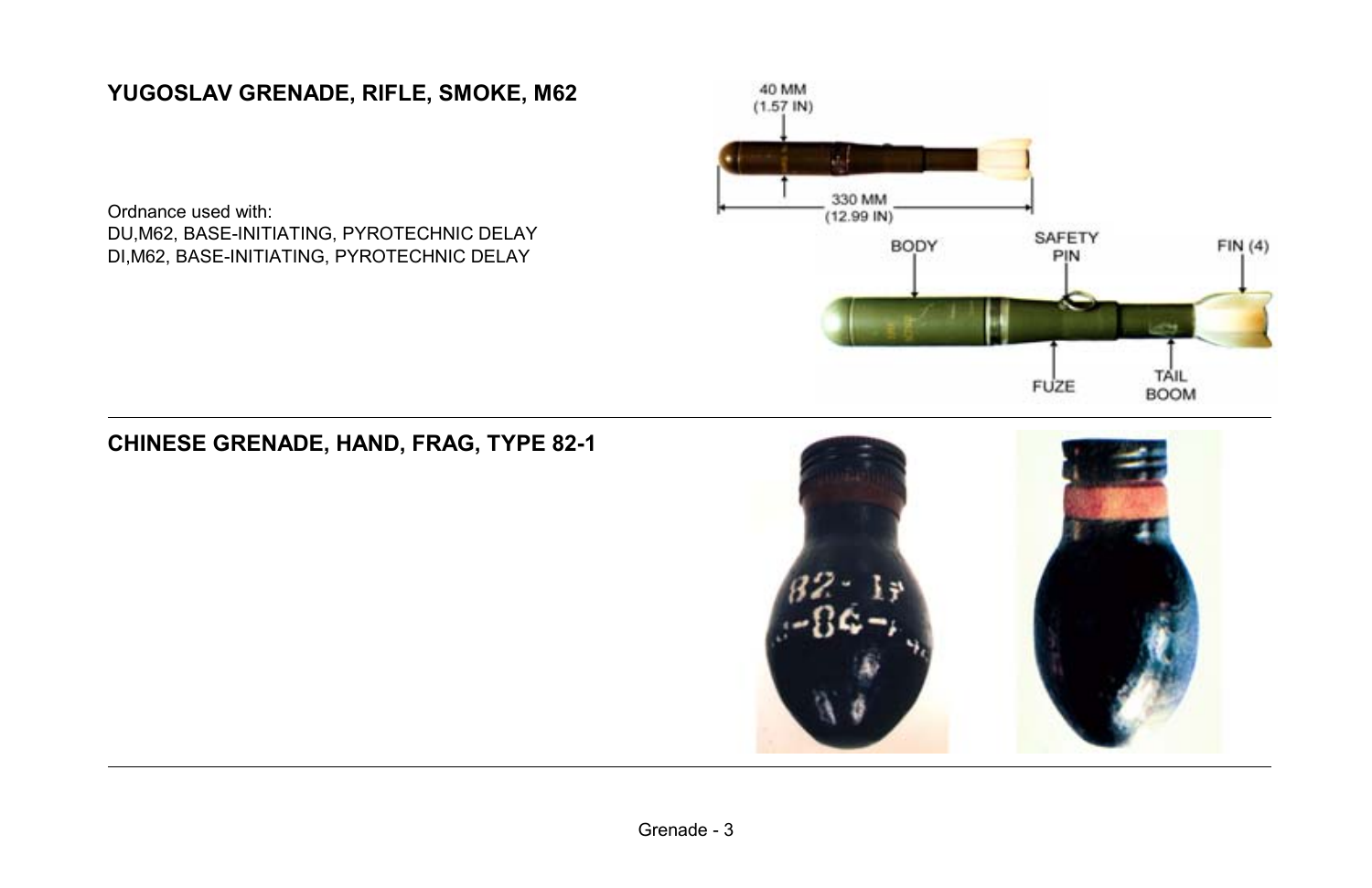

#### **CHINESE GRENADE, HAND, FRAG, TYPE 82-2 (TYPE 82-2S)**

N.E.W. 62.00 G



#### **BELGIAN GRENADE, HAND, FRAG, MODEL PRB NR 423**

Ordnance used with: PRB NR 2432, GRENADE, STRIKER-RELEASE

N.E.W. 60.00 G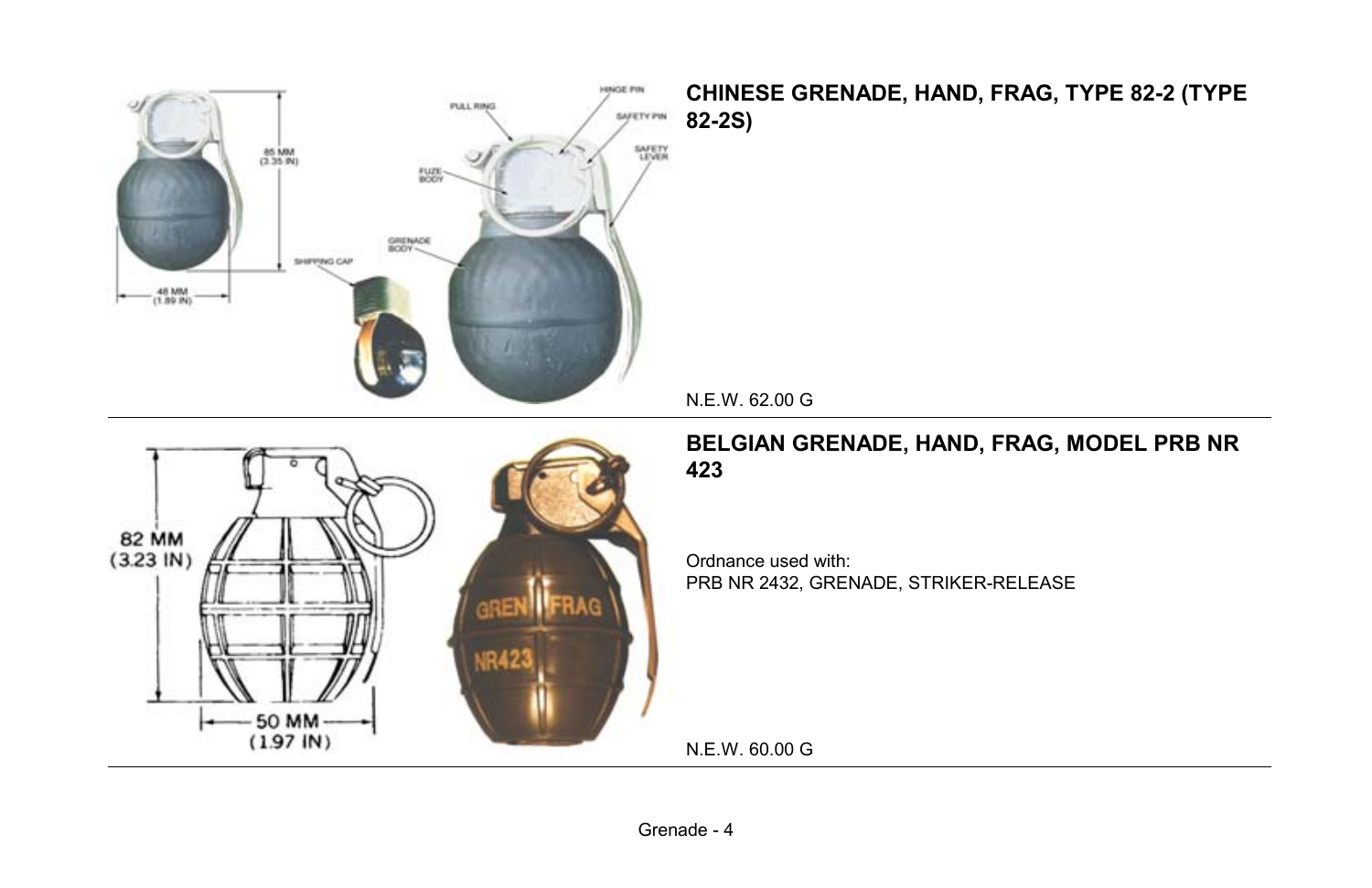## **IRAQI GRENADE, HAND, FRAG, MODEL UNKNOWN**

Ordnance used with: UZRGM, GRENADE, STRIKER-RELEASE



N.E.W. 36.05 G

#### **UNKNOWN COUNTRY GRENADE, HAND, TRAINING, MODEL UNKNOWN**

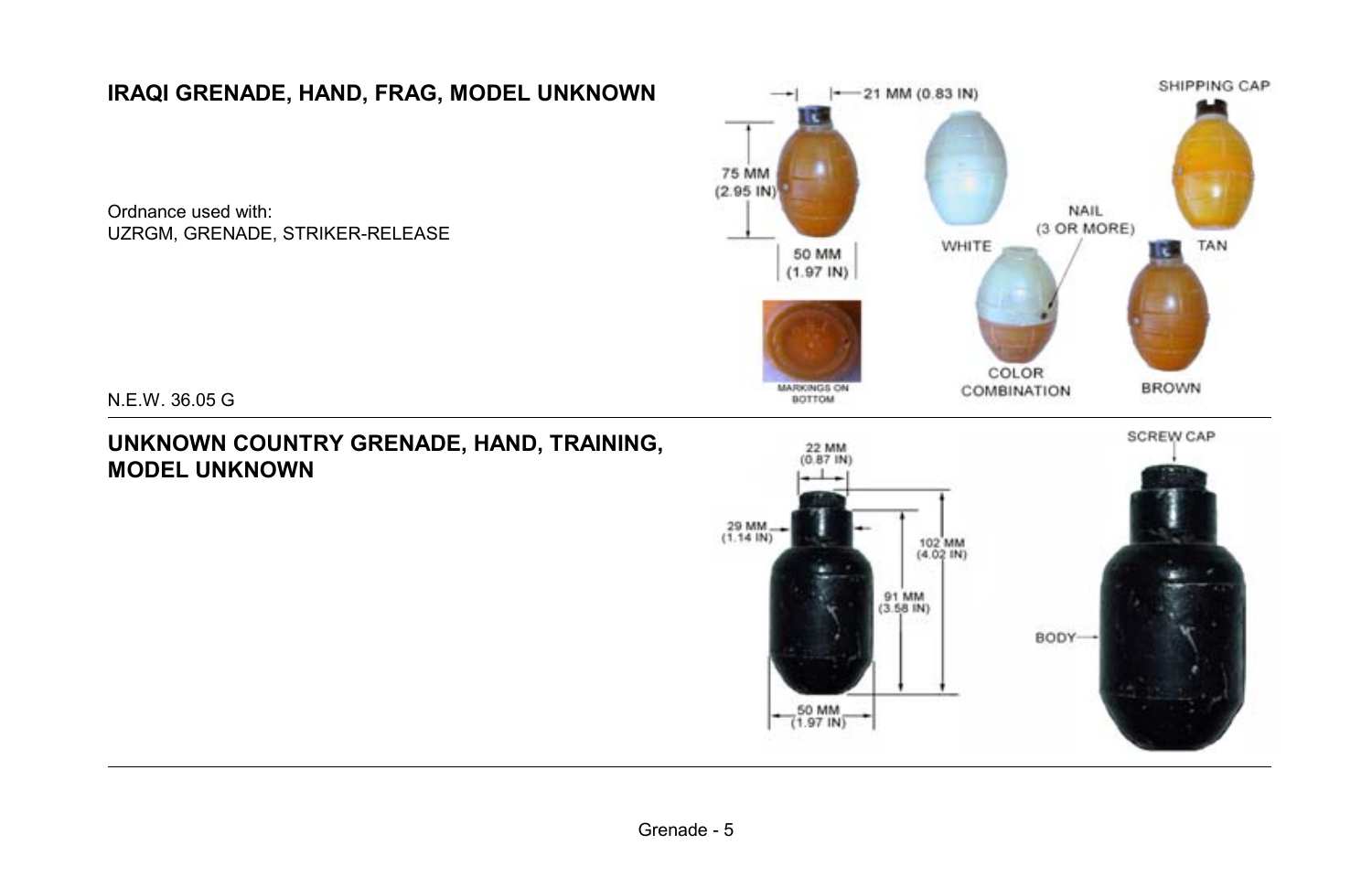

## **CHINESE GRENADE, HAND, FRAG, TYPE 86P**

Ordnance used with: 86P, GRENADE, STRIKER-RELEASE

N.E.W. 39.28 G



### **EGYPTIAN GRENADE, HAND, FRAG, NO. 2**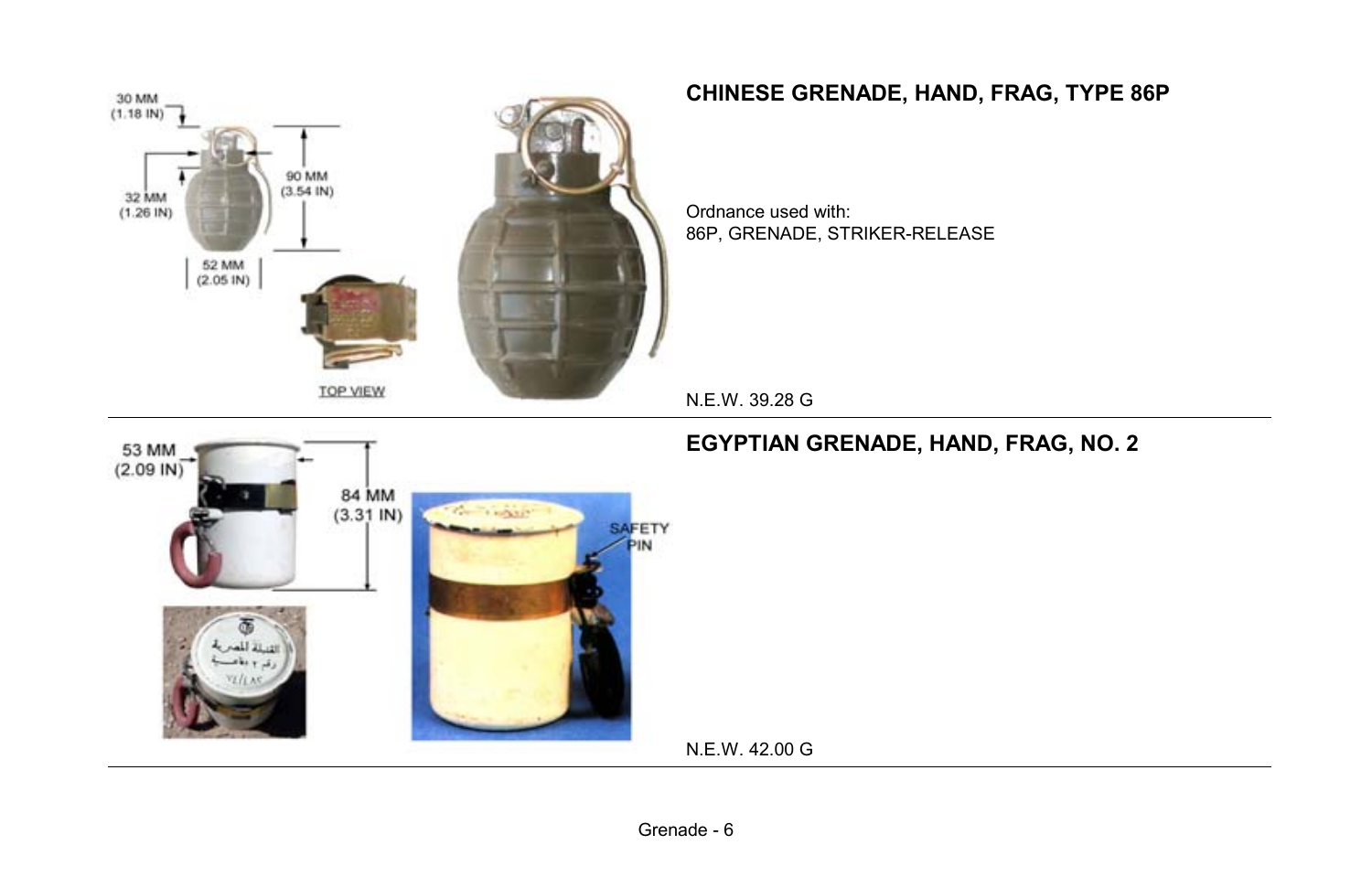## **BULGARIAN GRENADE, HAND, FRAG, RGO-78**

Ordnance used with: DVM, GRENADE, STRIKER-RELEASE UZRGM, GRENADE, STRIKER-RELEASE



N.E.W. 82.00 G

## **BULGARIAN GRENADE, HAND, PRACTICE, RGO-78IM**

Ordnance used with: UNKNOWN, GRENADE, STRIKER-RELEASE, PRACTICE

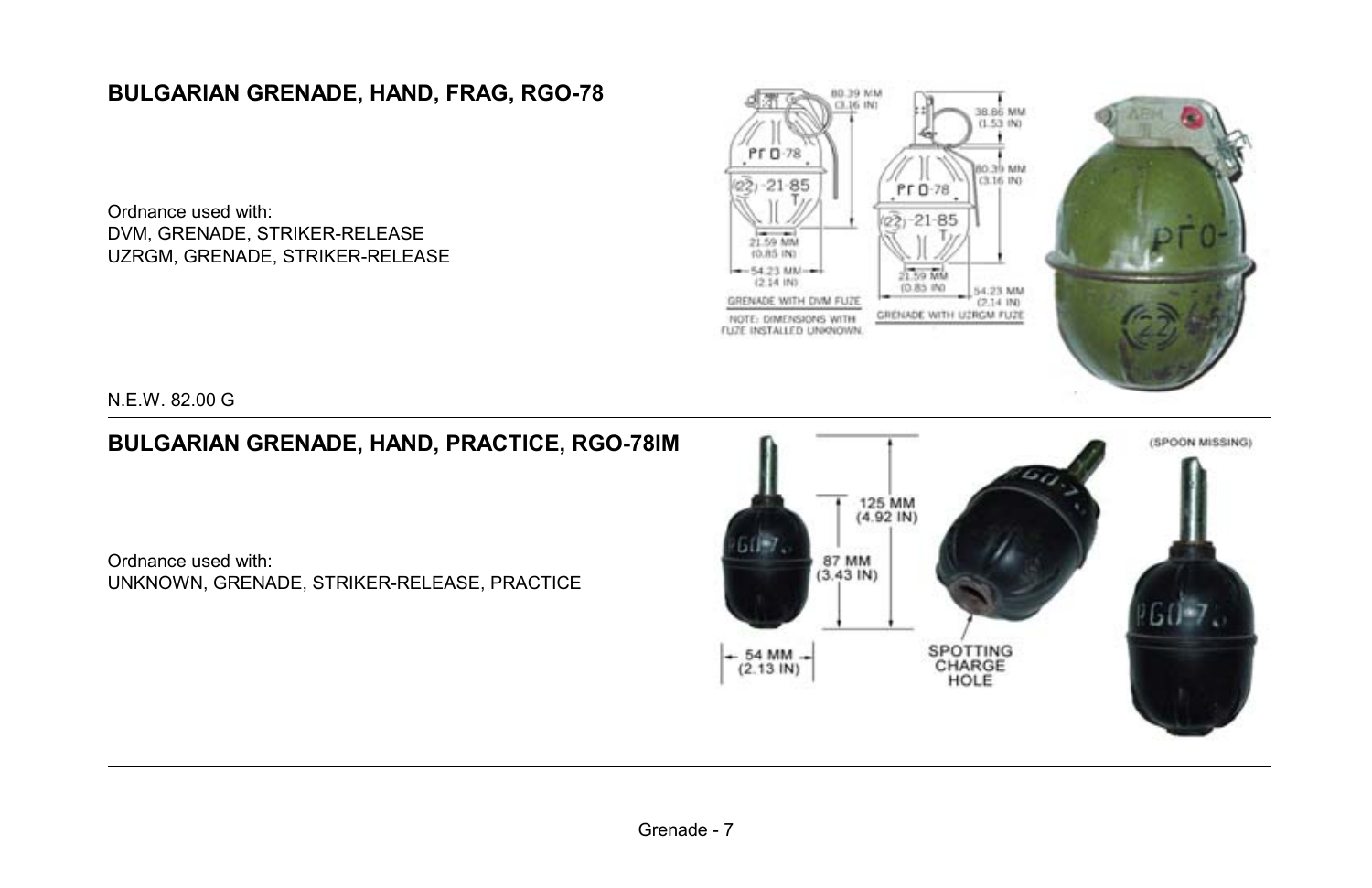

**NETHERLANDS GRENADE, HAND, SMOKE, PHOSPHORUS, N0. 80 MK 1**

Ordnance used with: NO. 2 MK 1/1, GRENADE, STRIKER-RELEASE



#### **U.S.S.R. GRENADE, HAND, DEFENSIVE, RG-42**

Ordnance used with: UZRG, GRENADE, STRIKER-RELEASE UZRGM, GRENADE, STRIKER-RELEASE FGM-1, GRENADE, STRIKER-RELEASE

N.E.W. 120.00 G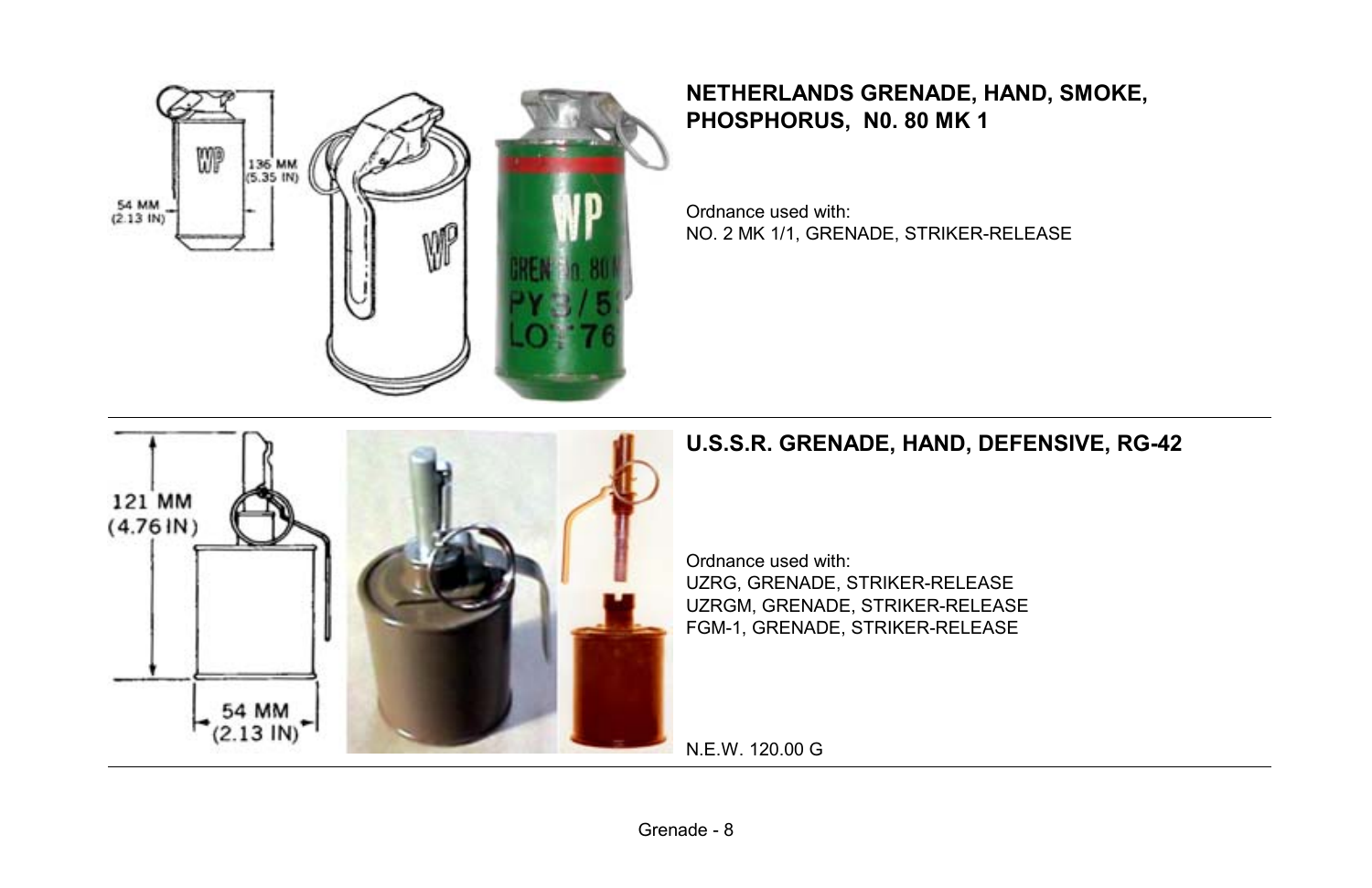## **BELGIAN GRENADE, RIFLE, HE-FRAG, ROCKET ASSISTED, HE-RFL-55 LR BTU, M287**

Ordnance used with: F55, GRENADE, PIBD



N.E.W. 158.00 G

### **RUSSIAN GRENADE, HAND, PRACTICE, URG**

Ordnance used with: UNKNOWN, GRENADE, STRIKER-RELEASE, PRACTICE

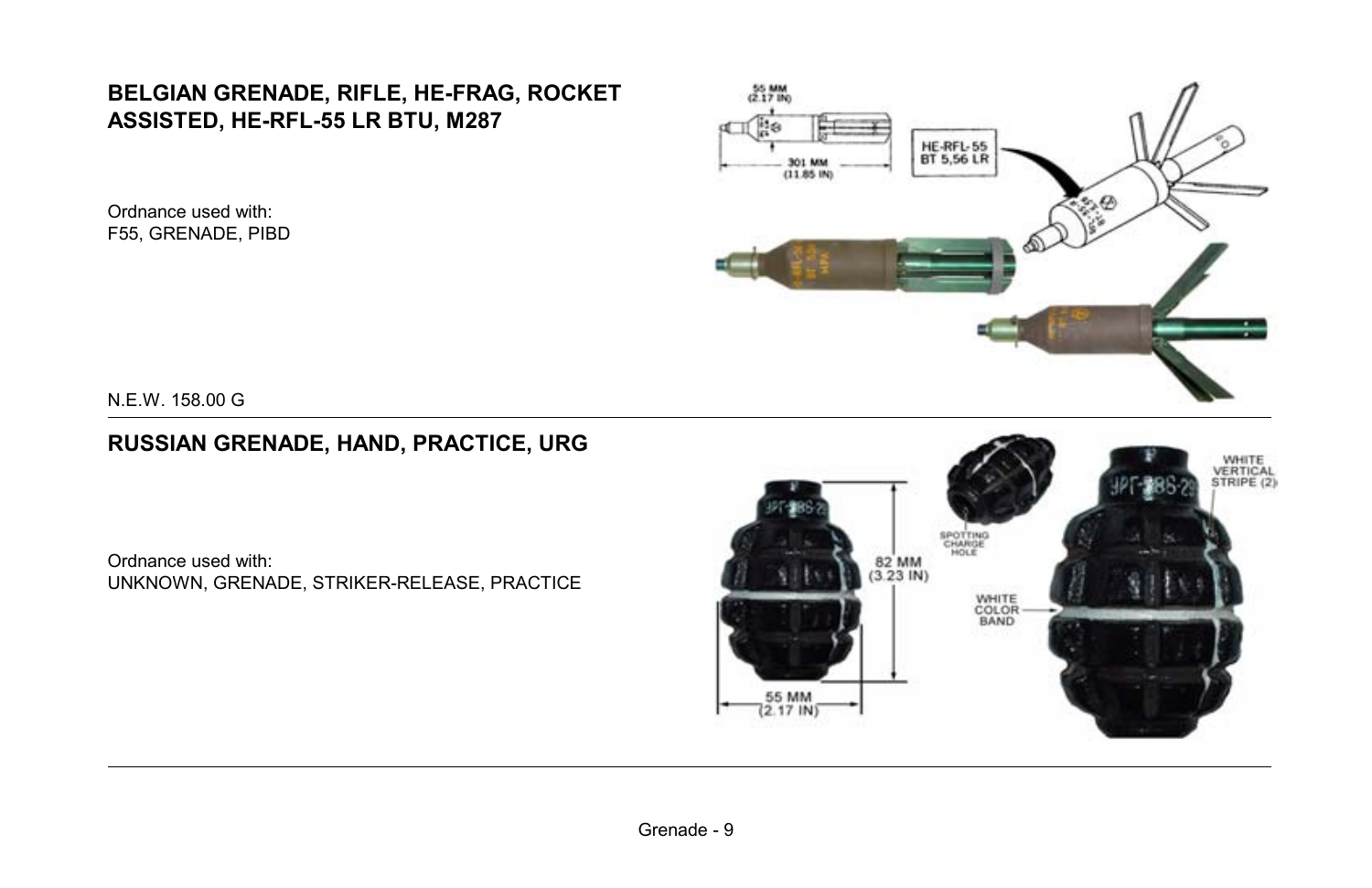

## **RUSSIAN GRENADE, HAND, PRACTICE, URG-N**

Ordnance used with: UNKNOWN, GRENADE, STRIKER-RELEASE, PRACTICE



#### **U.S.S.R. GRENADE, HAND, DEFENSIVE, F-1; ROMANIAN GRENADE, TIP F-1**

Ordnance used with: F-IN-60, 55MM, RIFLE, FRAG UZRG, GRENADE, STRIKER-RELEASE UZRGM, GRENADE, STRIKER-RELEASE UZRGM-2, GRENADE, STRIKER-RELEASE FGM-1, GRENADE, STRIKER-RELEASE

N.E.W. 50.00 G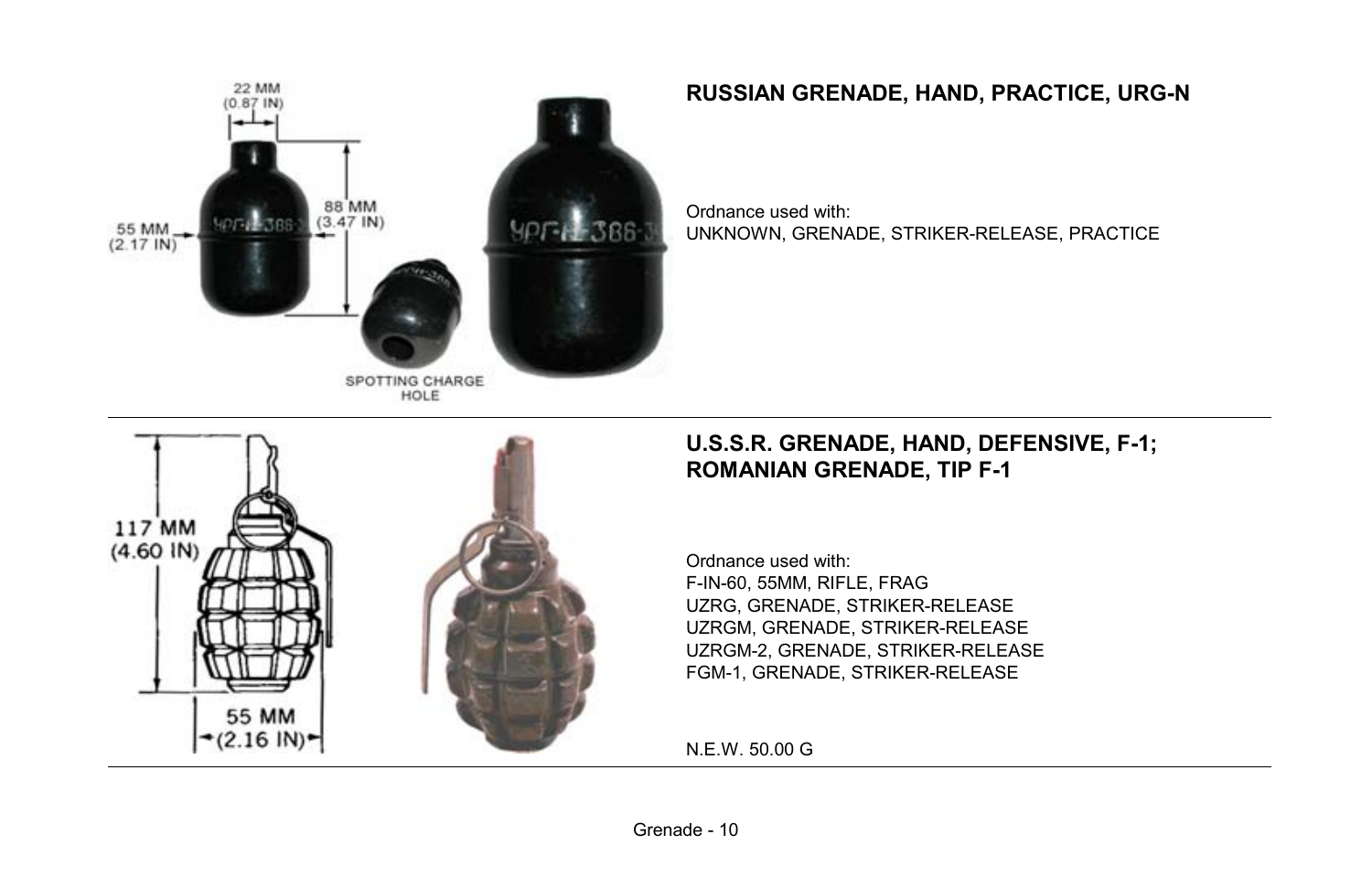## **CZECHOSLOVAKIAN GRENADE, HAND, MOD RG-4**



N.E.W. 51.00 G

### **YUGOSLAV GRENADE, HAND, FRAG, BRM 75**

Ordnance used with: M62, GRENADE, PERCUSSION PU,M62, GRENADE, PERCUSSION UBRV-M75, GRENADE, STRIKER-RELEASE



N.E.W. 43.20 G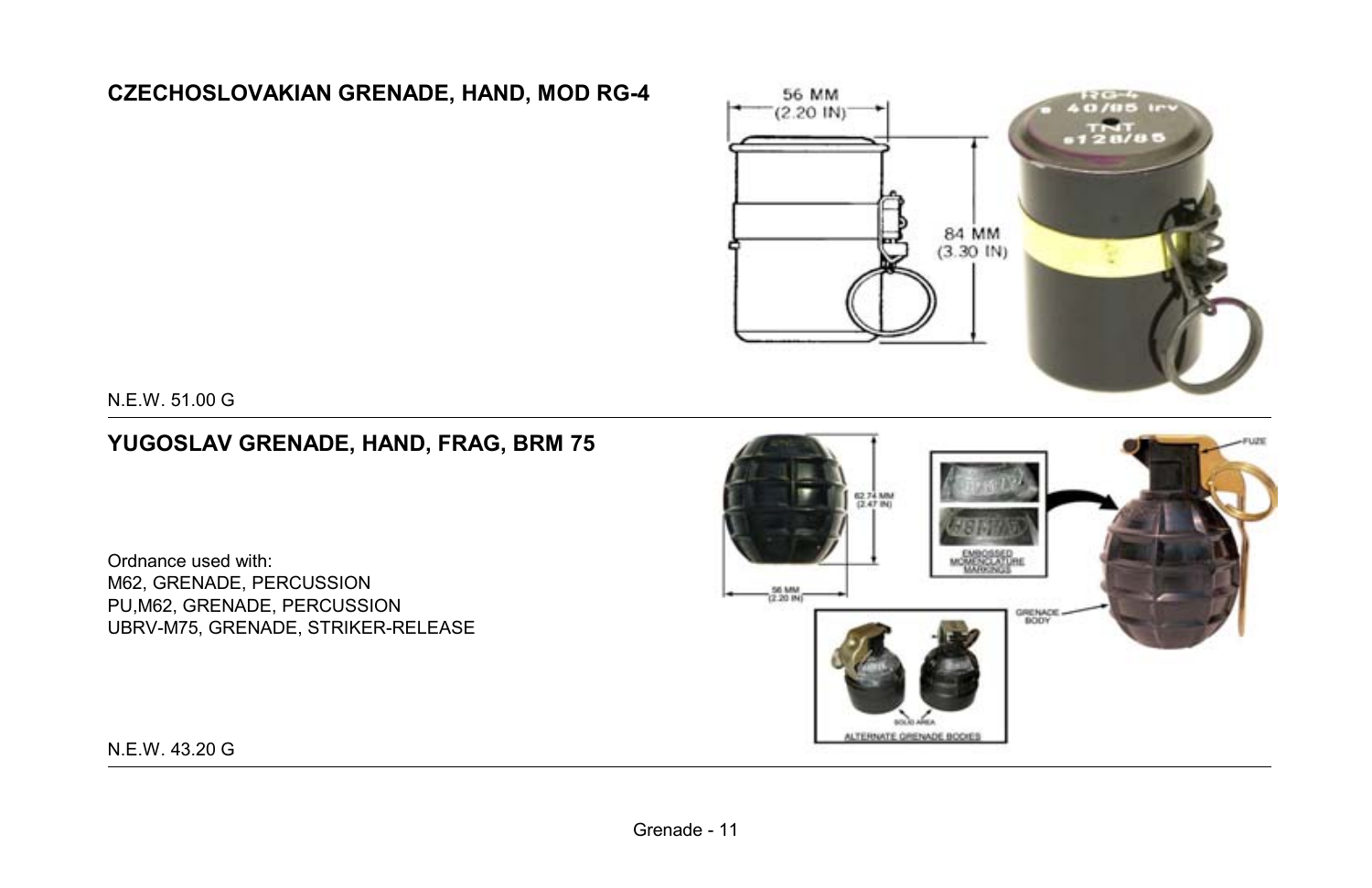

Grenade - 12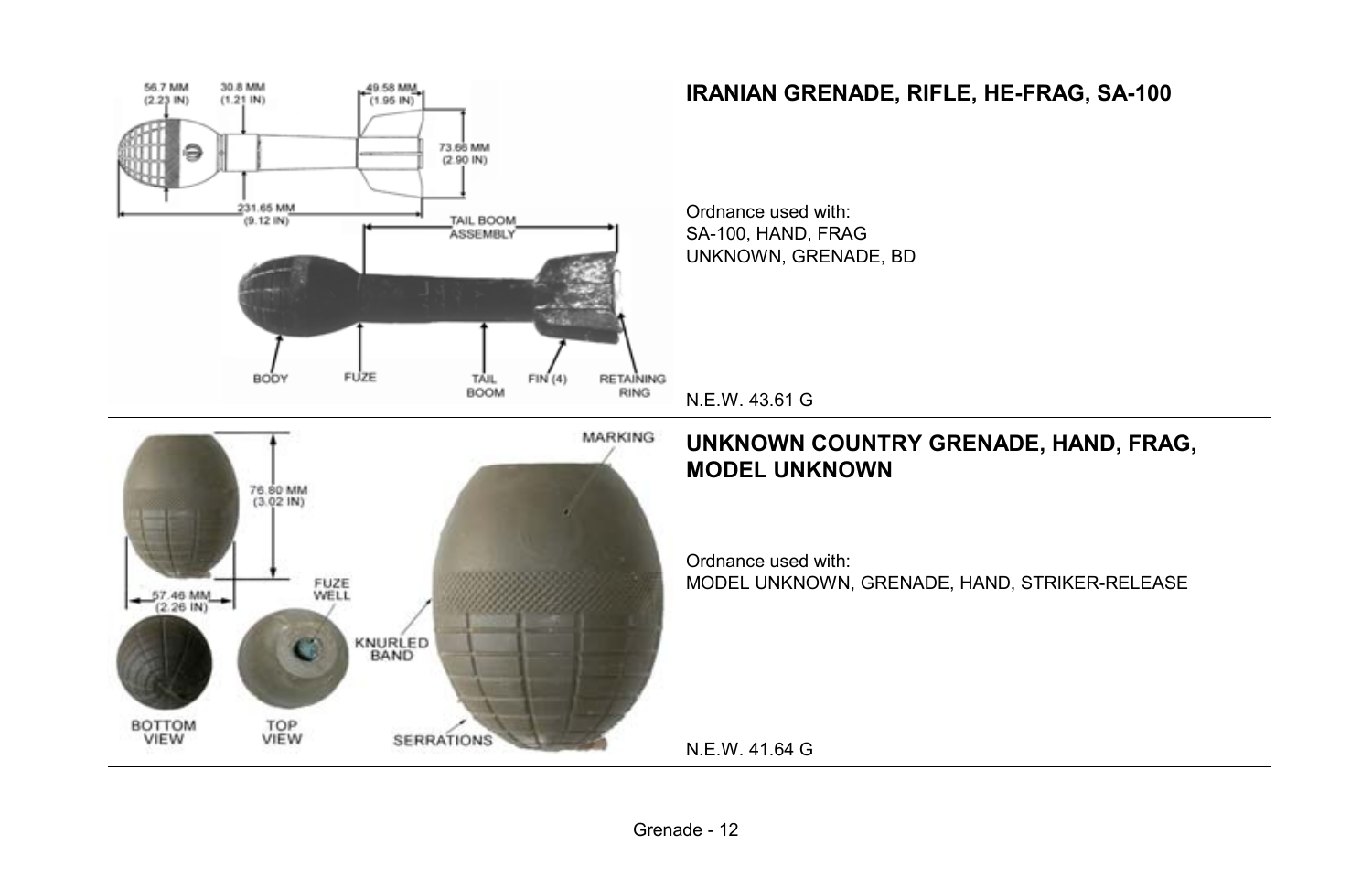#### **UNKNOWN COUNTRY GRENADE, HAND, TRAINING, MODEL UNKNOWN**



## **YUGOSLAV GRENADE, HAND, BLAST, M75**

Ordnance used with: UBRV-M75, GRENADE, STRIKER-RELEASE

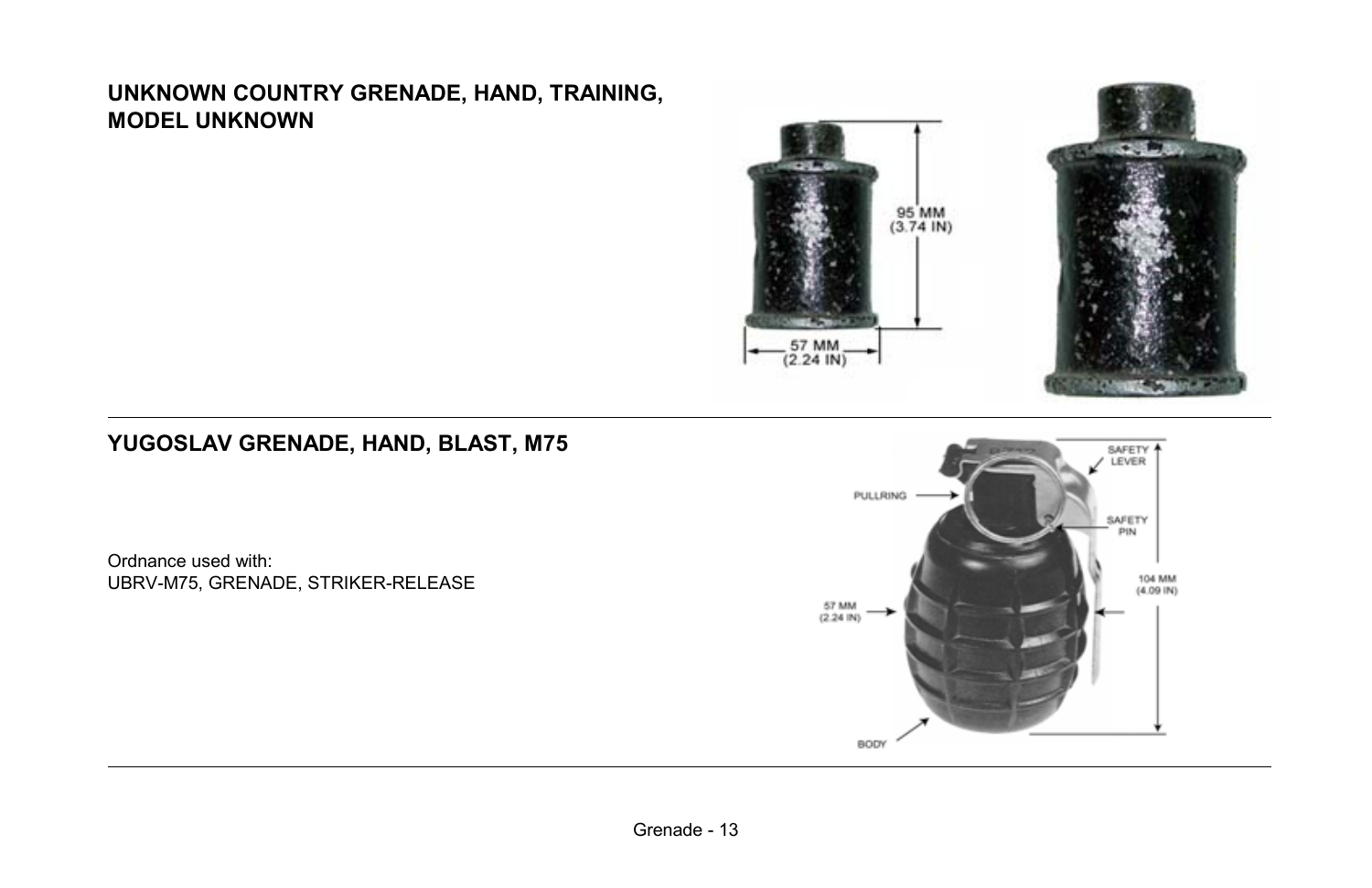

## **U.S.S.R. GRENADE, HAND, DEFENSIVE, RGD-5**

Ordnance used with: DVM, GRENADE, STRIKER-RELEASE UZRG, GRENADE, STRIKER-RELEASE UZRGM, GRENADE, STRIKER-RELEASE

N.E.W. 111.00 G



**U.S.S.R. GRENADE, HAND, PRACTICE, RG-42**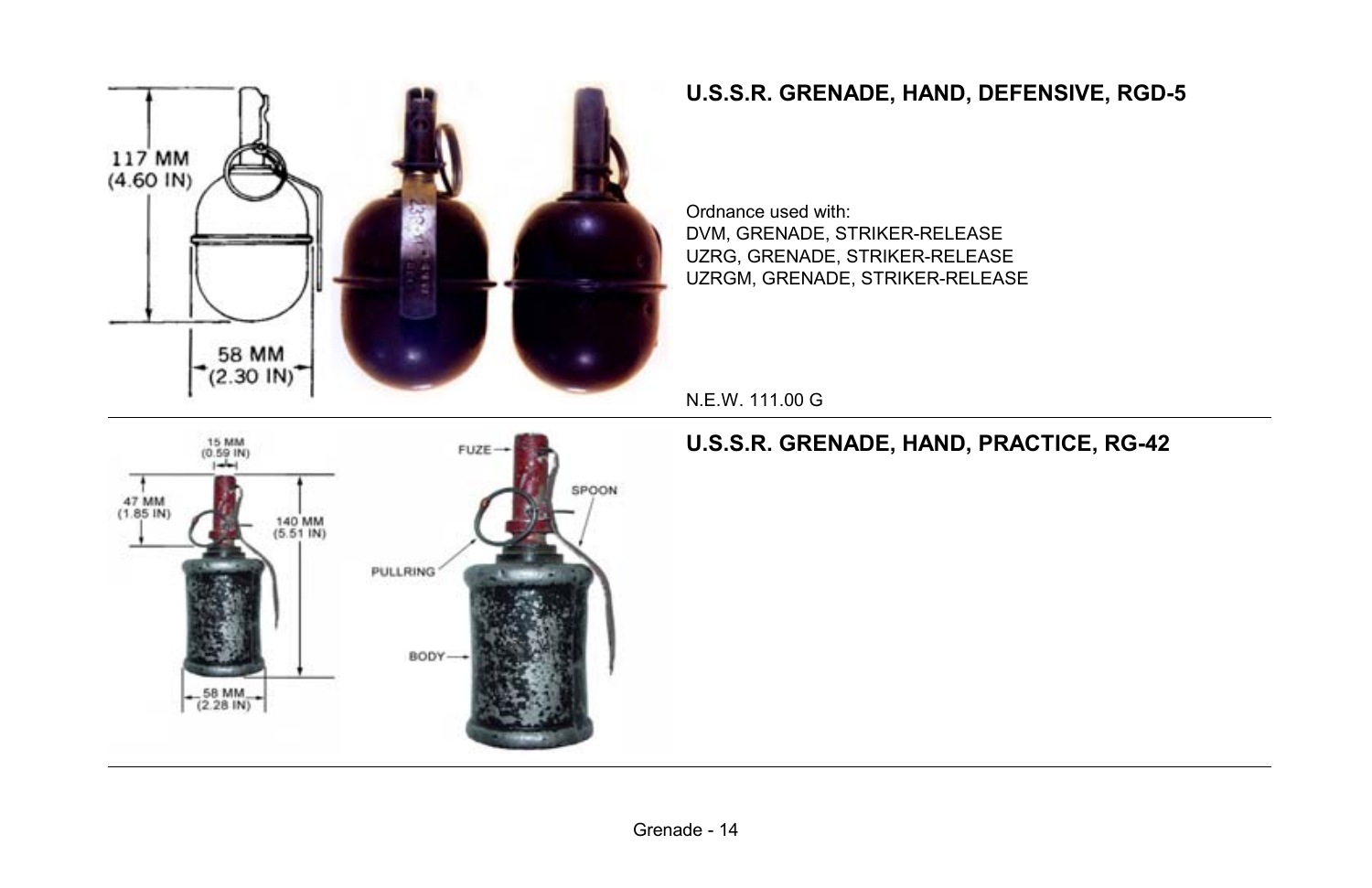**EGYPTIAN GRENADE, HAND, FRAG, NO. 1**

Ordnance used with: UNKNOWN, GRENADE, STRIKER-RELEASE



N.E.W. 65.00 G

#### **GERMAN GRENADE, HAND, SMOKE, L84A1**

Ordnance used with: UNKNOWN, GRENADE, STRIKER-RELEASE

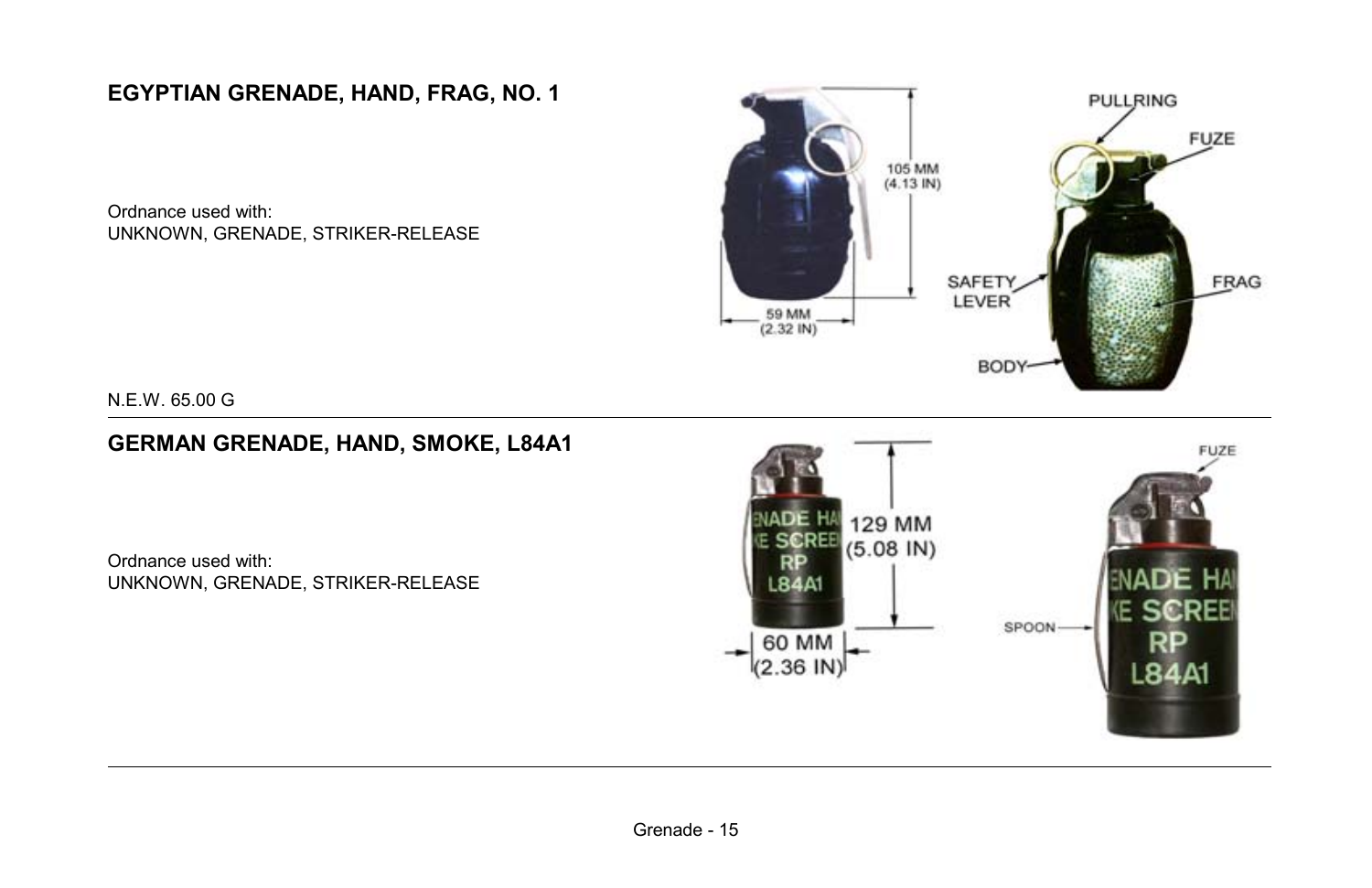



#### **ITALIAN GRENADE, HAND, SMOKE, VS-MK-83**

#### **U.K. GRENADE, HAND, SMOKE, COLORED, MODEL UNKNOWN**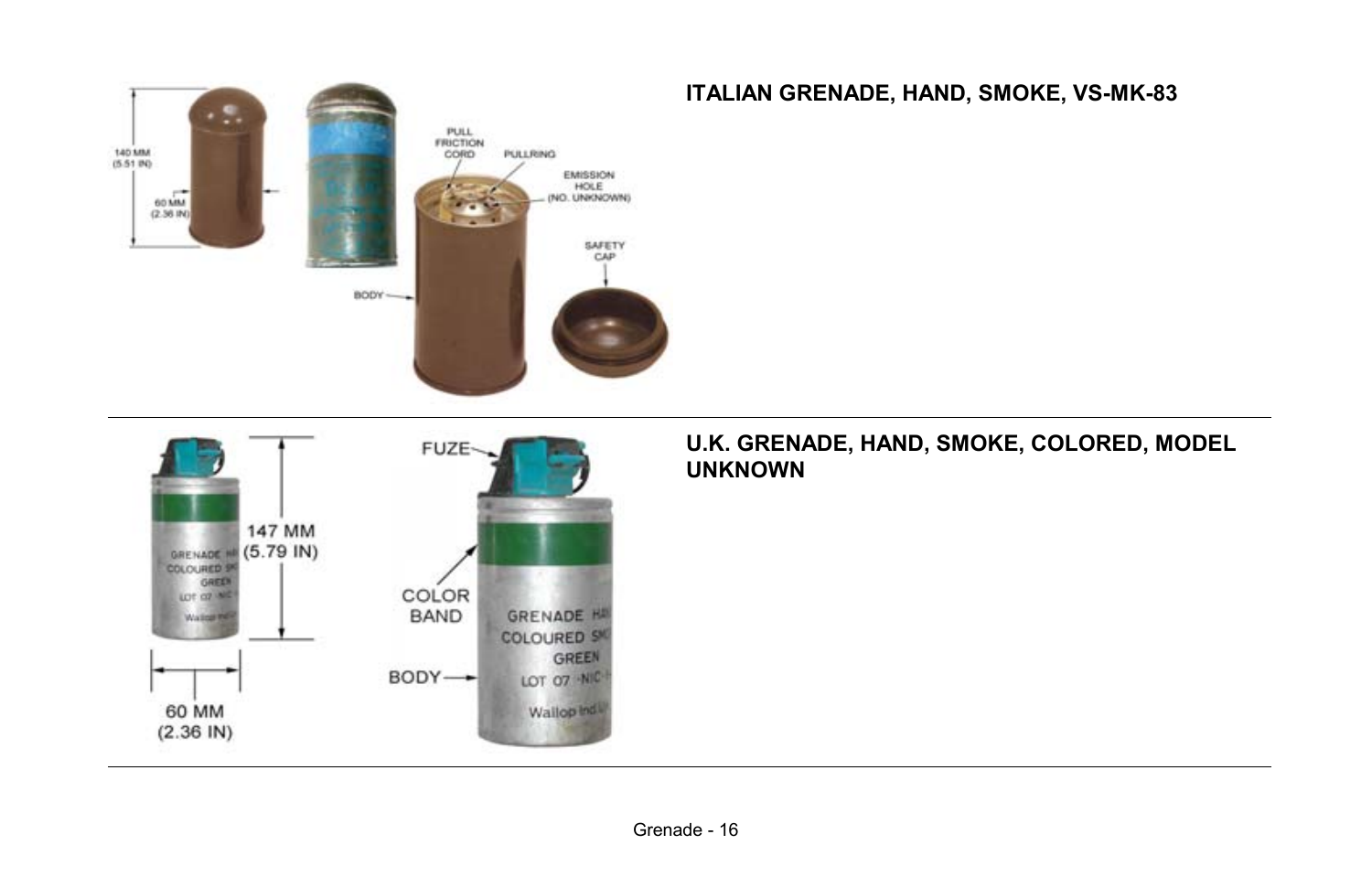## **U.S.S.R. GRENADE, HAND, FRAG, RGN**

Ordnance used with: UDZ, GRENADE, STRKR-REL, ALL-WAY ACTING, SELF DEST UDZ-S, GRENADE, STRKR-REL, ALL-WAY ACTING, SELF DEST



N.E.W. 114.00 G

### **U.S.S.R. GRENADE, HAND, FRAG, RGO**

Ordnance used with: UDZ, GRENADE, STRKR-REL, ALL-WAY ACTING, SELF DEST UDZ-S, GRENADE, STRKR-REL, ALL-WAY ACTING, SELF DEST



N.E.W. 92.00 G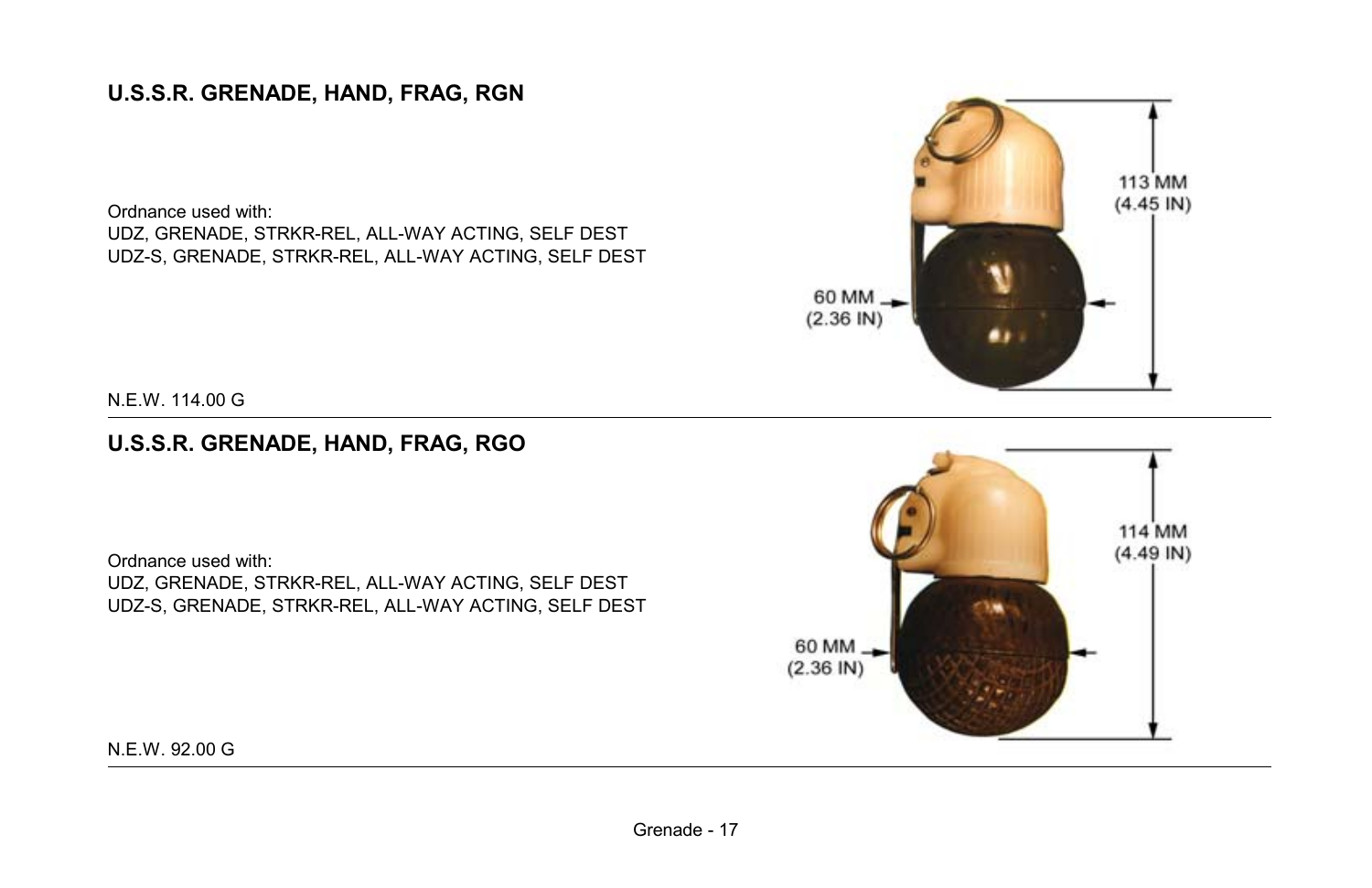

### **YUGOSLAV GRENADES, RIFLE, HEAT, M60; AND PRACTICE, M68**

Ordnance used with: DI-M60, BD, GRENADE, RIFLE DIM60, BD, GRENADE, RIFLE UNDESIGNATED, GRENADE, BD

N.E.W. 246.00 G



**U.K./PAKISTANI GRENADE, HAND, APERS, FRAG, NO. 36M, MK 1**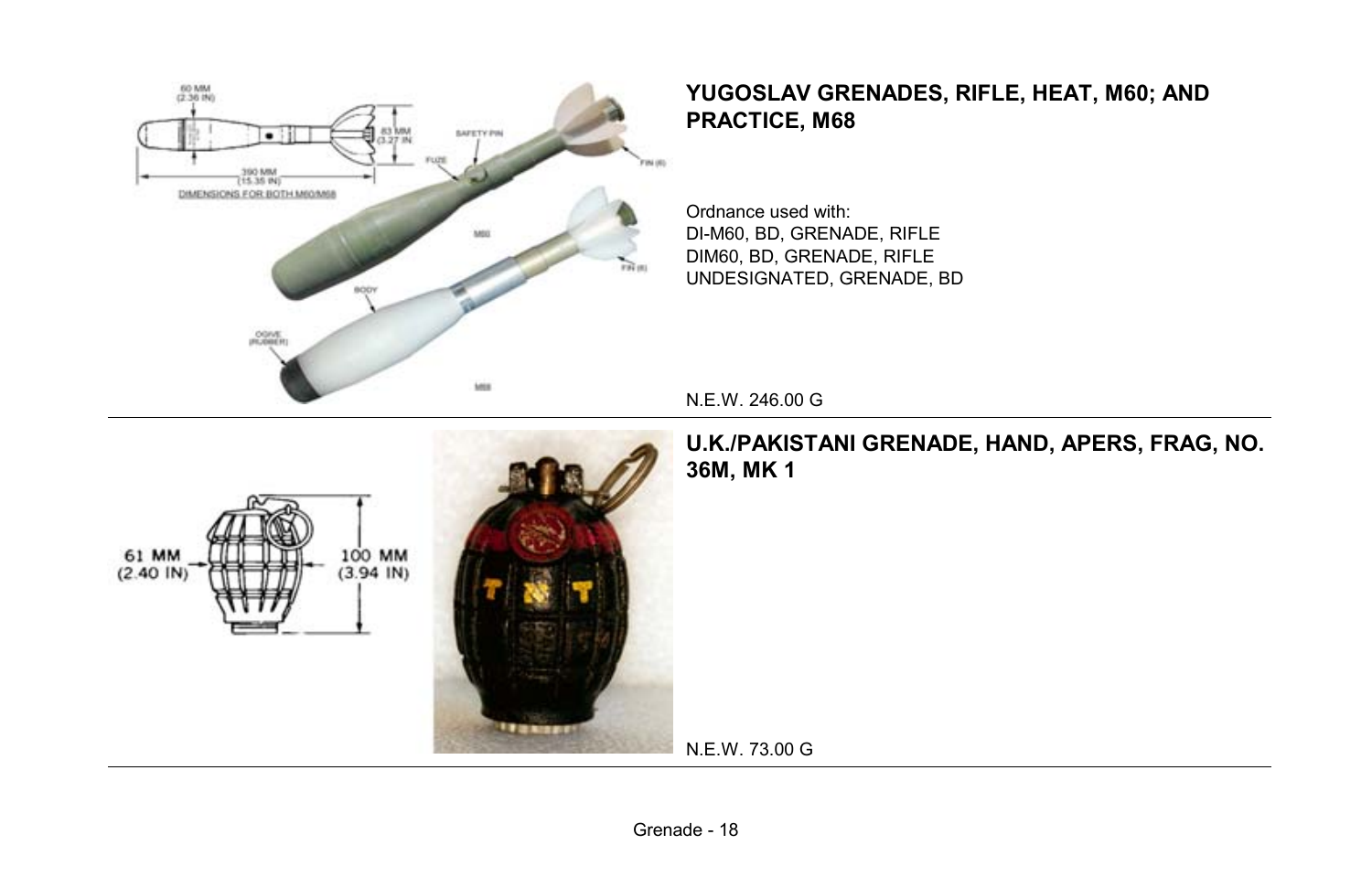## **EGYPTIAN GRENADE, HAND, HEAT, TYPE 1 (HOSAM)**





N.E.W. 181.00 G

### **EGYPTIAN GRENADE, HAND, HEAT, TYPE 2 (HOSAM)**



N.E.W. 143.00 G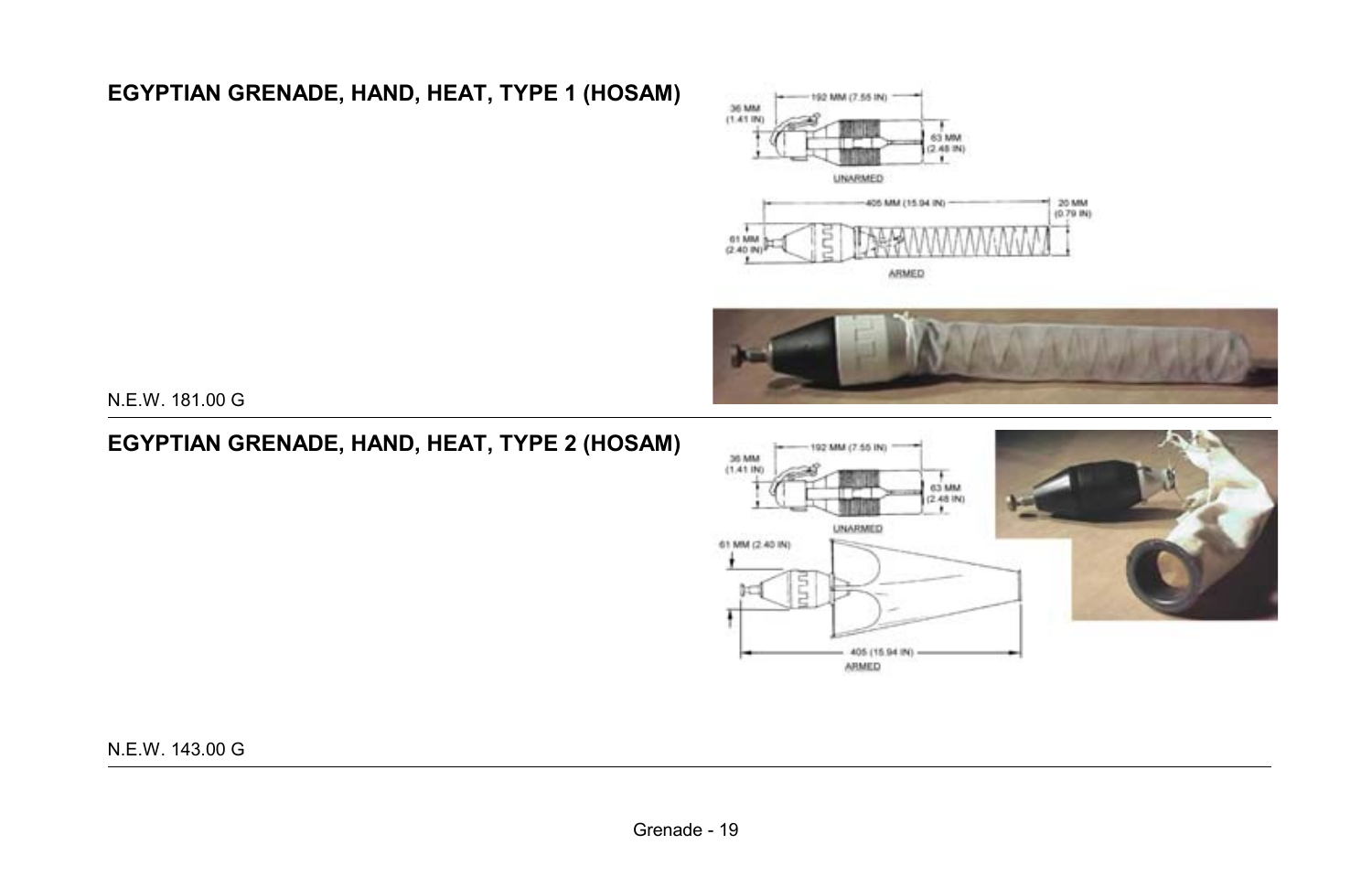

## **U.S. GRENADE, HAND, INCENDIARY, AN-M14**

Ordnance used with: M201A1E2, GRENADE, STRIKER-RELEASE M201A1, GRENADE, STRIKER-RELEASE AN-M14, HAND, BODY, INCENDIARY

Grenade - 20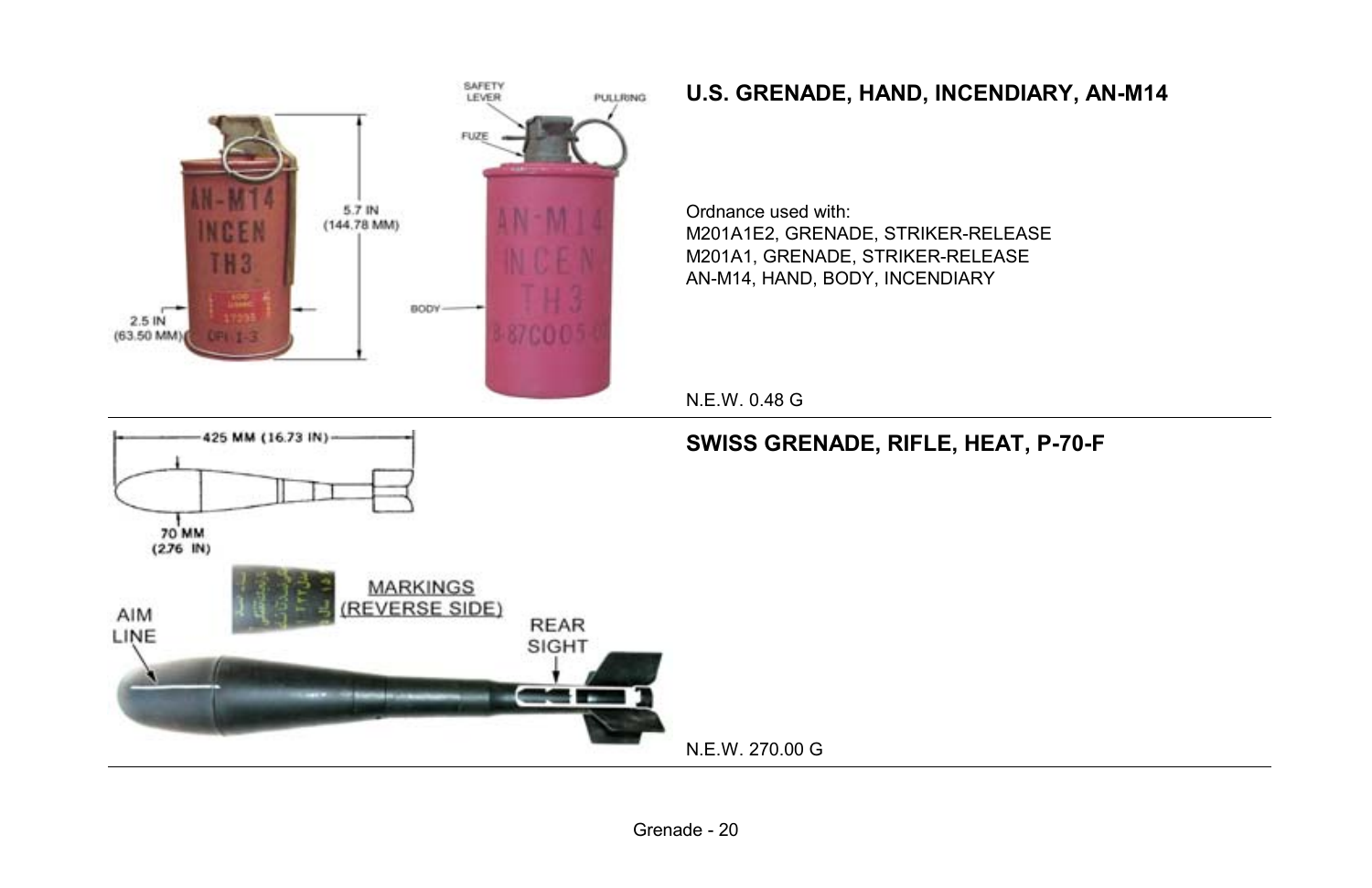#### **U.S.S.R. GRENADES, HAND, HEAT, RKG-3, RKG-3M & RKG-3T**



N.E.W. 604.00 G

## **PAKISTANI GRENADE, RIFLE, HEAT, P2 MK 1**

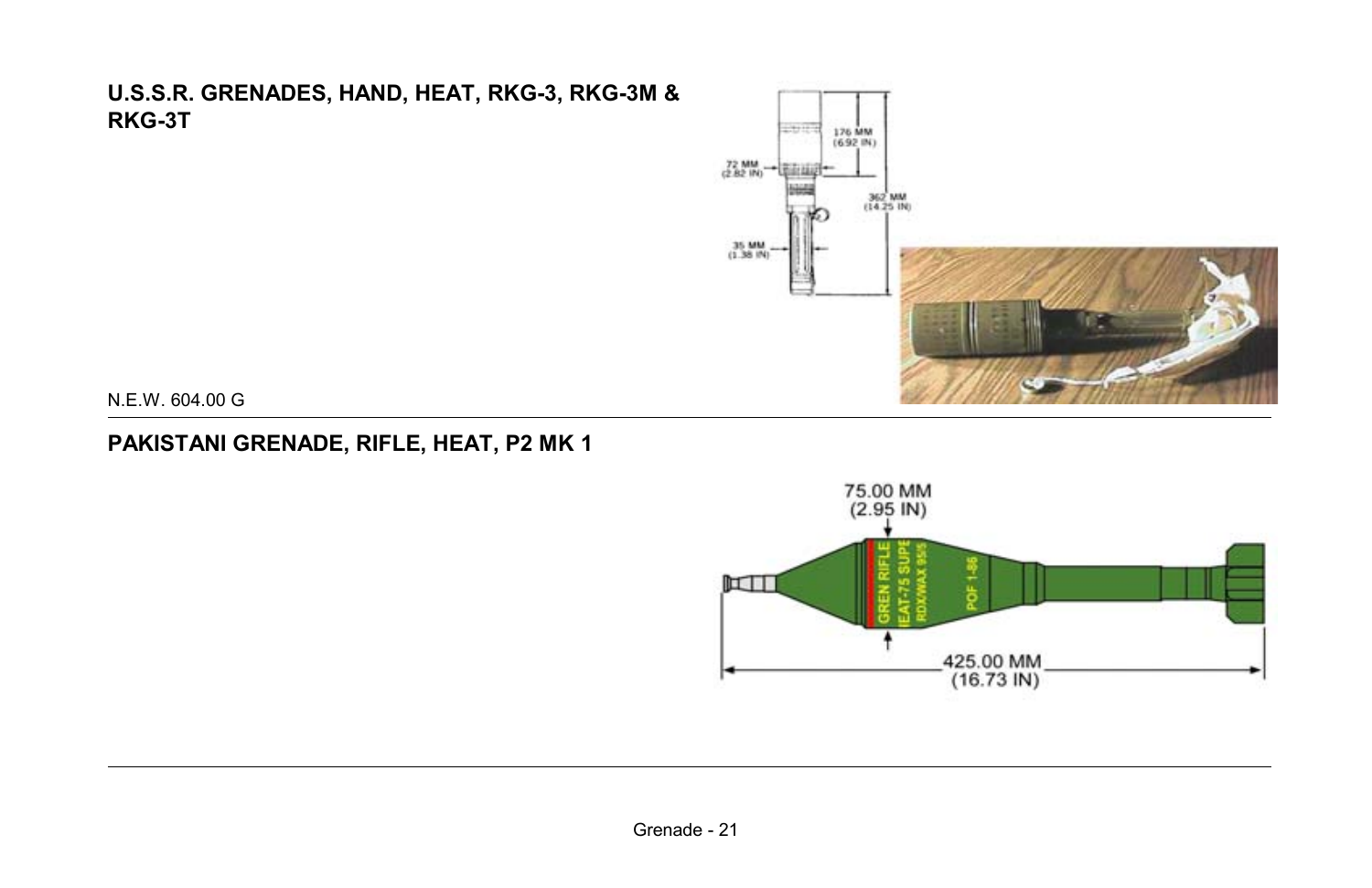

#### **UNKNOWN COUNTRY GRENADE, HAND, TRAINING, MODEL UNKNOWN**

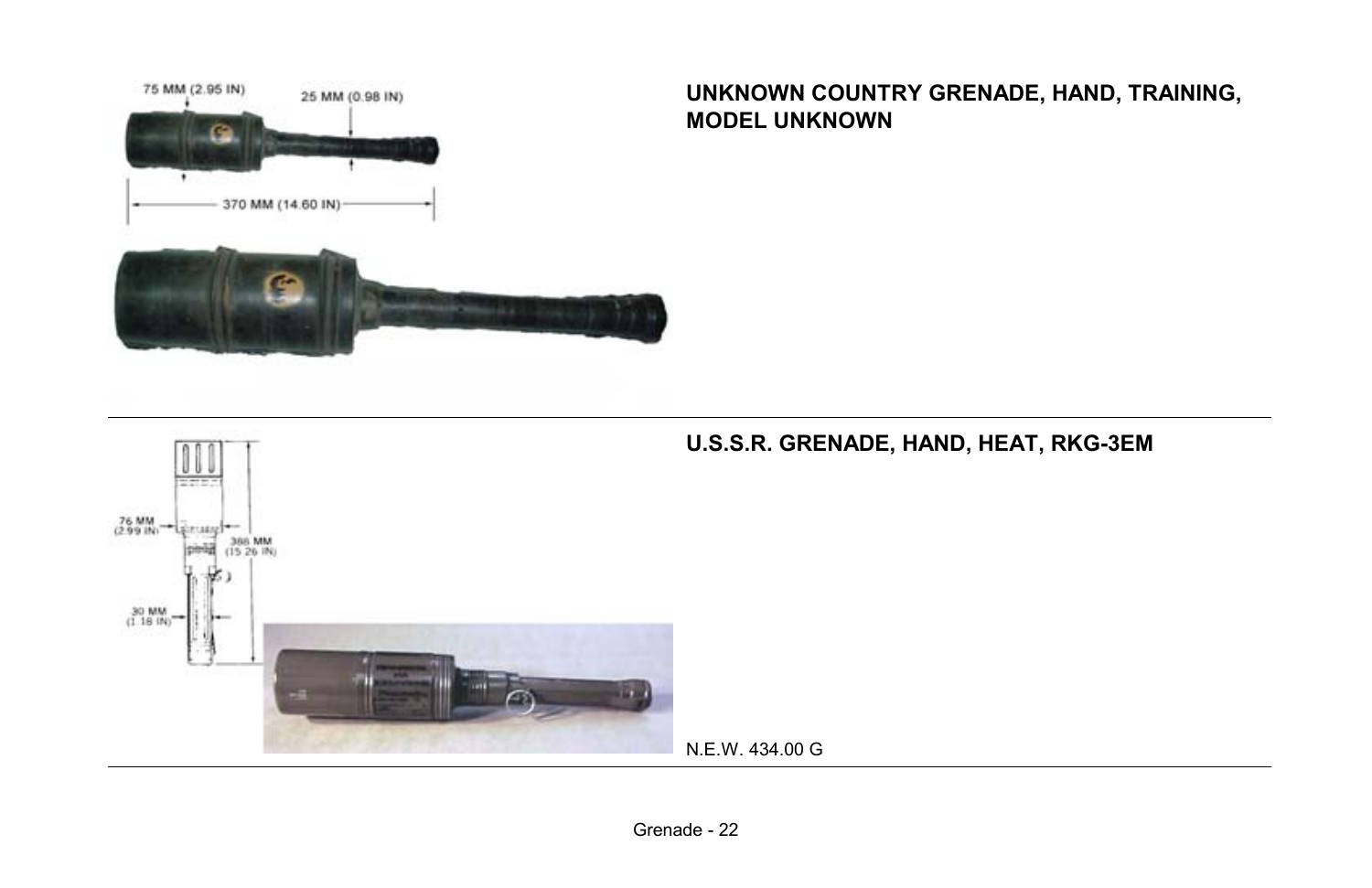## **U.S.S.R. GRENADE, PRACTICE, HAND, UPG-8**



#### **U.S.S.R. GRENADE, PROJECTED, 80-MM, SMOKE, 3D6**

Ordnance used with: T-90, MAIN BATTLE TANK T-80UD, MAIN BATTLE TANK T-84, MAIN BATTLE TANK BMP-1P, INFANTRY FIGHTING VEHICLE BMP-2, INFANTRY FIGHTING VEHICLE BMP-3 ICV, INFANTRY FIGHTING VEHICLE BMD-3 ACV, ARMORED CAVALRY VEHICLE

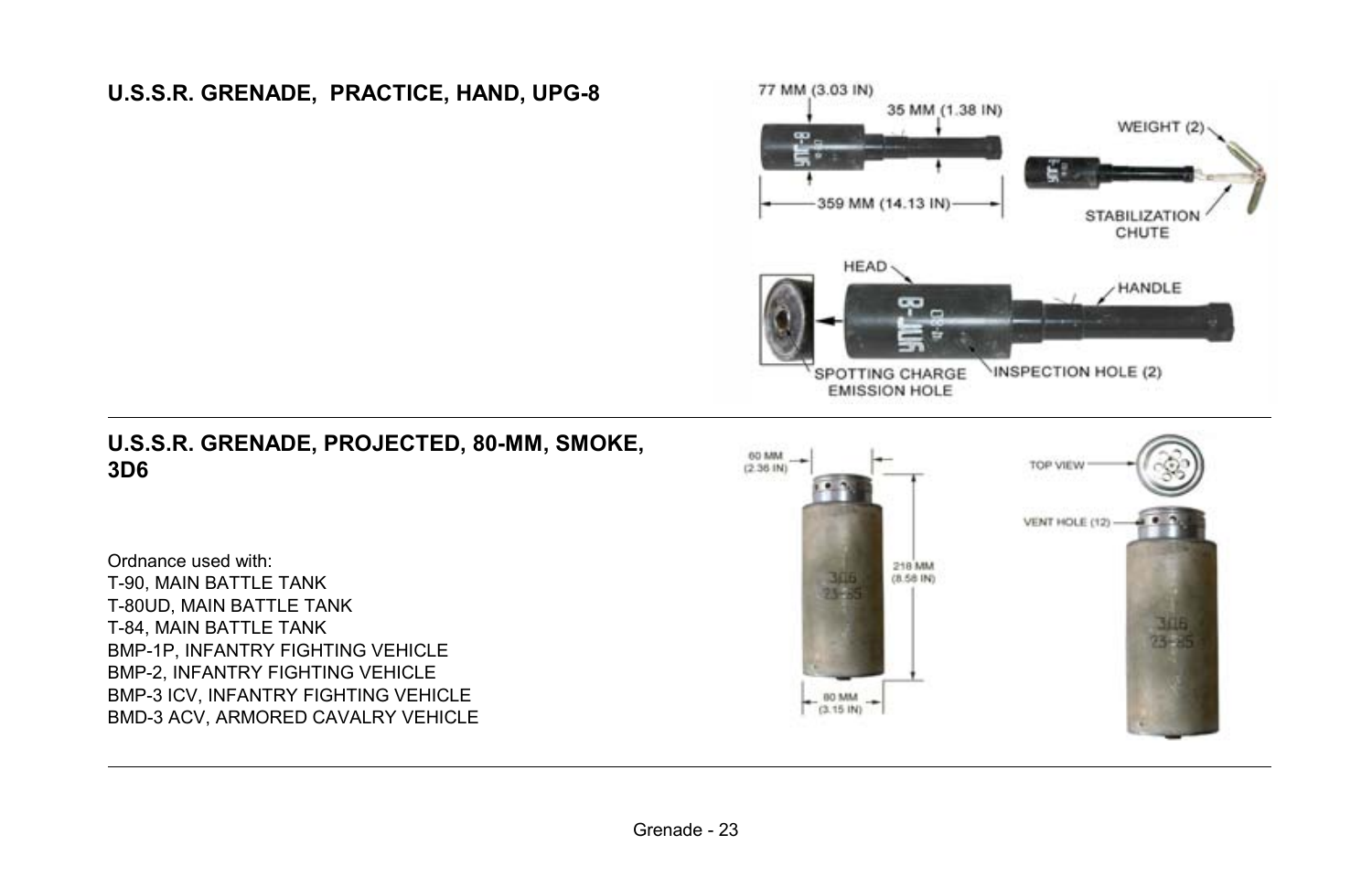

#### **UNKNOWN COUNTRY GRENADE, 76-MM, DISCHARGER, SMOKE (WP), 76WP**

N.E.W. 14.00 G



#### **IRAQI GRENADE, PROJECTED, 84-MM, SMOKE, MODEL UNKNOWN**